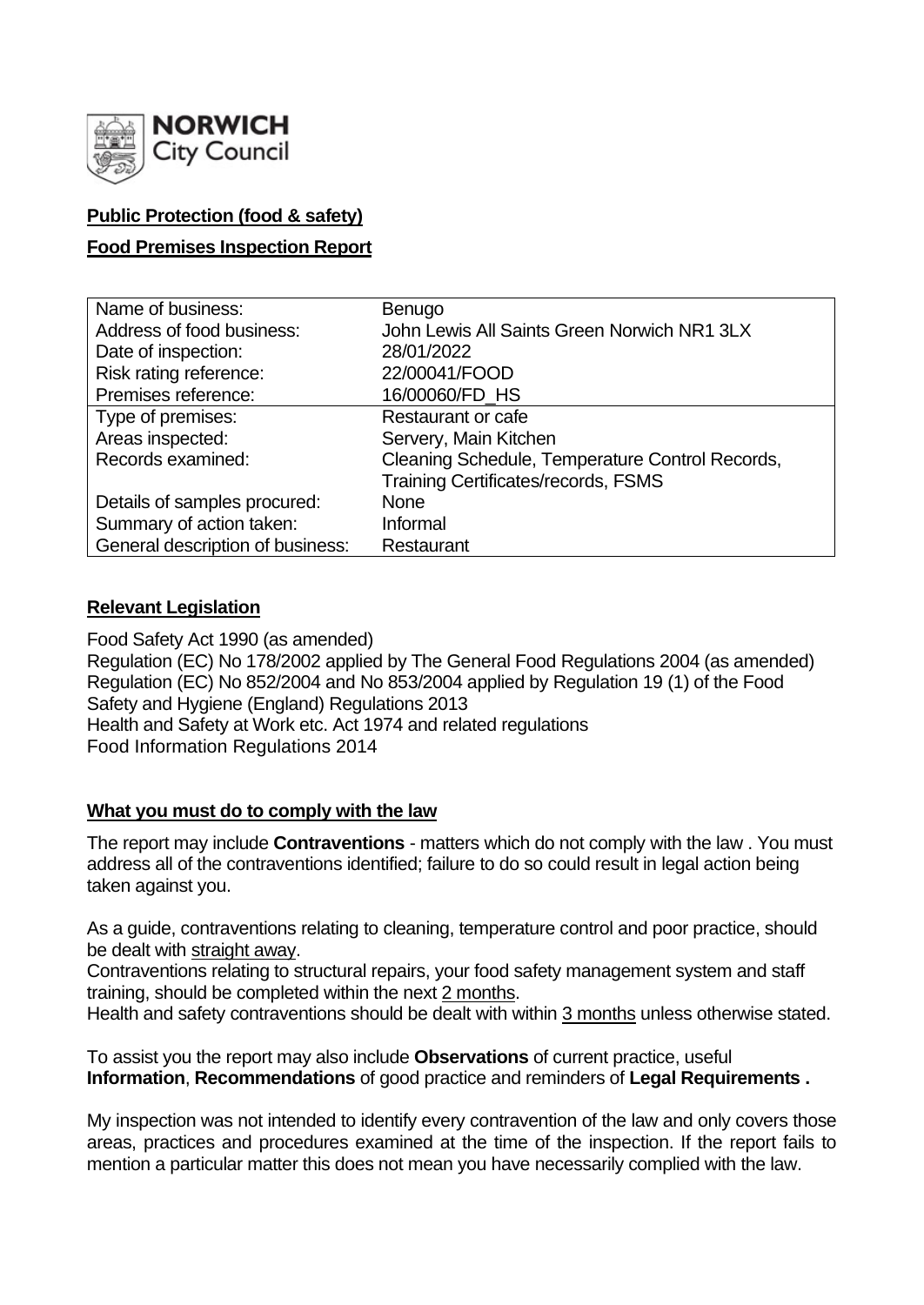# **FOOD SAFETY**

### **How we calculate your Food Hygiene Rating:**

The food safety section has been divided into the three areas which you are scored against for the hygiene rating: 1. food hygiene and safety procedures, 2. structural requirements and 3. confidence in management/control procedures. Each section begins with a summary of what was observed and the score you have been given. Details of how these scores combine to produce your overall food hygiene rating are shown in the table.

| <b>Compliance Area</b>                     |          |                      |           | <b>You Score</b> |               |    |           |    |                |  |
|--------------------------------------------|----------|----------------------|-----------|------------------|---------------|----|-----------|----|----------------|--|
| <b>Food Hygiene and Safety</b>             |          |                      |           | $\overline{0}$   | 5             | 10 | 15        | 20 | 25             |  |
| <b>Structure and Cleaning</b>              |          |                      |           | $\Omega$         | 5             | 10 | 15        | 20 | 25             |  |
| Confidence in management & control systems |          |                      |           | $\bf{0}$         | 5.            | 10 | 15        | 20 | 30             |  |
|                                            |          |                      |           |                  |               |    |           |    |                |  |
| <b>Your Total score</b>                    | $0 - 15$ | 20                   | $25 - 30$ |                  | $35 - 40$     |    | $45 - 50$ |    | > 50           |  |
| <b>Your Worst score</b>                    | 5        | 10                   | 10        |                  | 15            |    | 20        |    | $\sim$         |  |
|                                            |          |                      |           |                  |               |    |           |    |                |  |
| <b>Your Rating is</b>                      | 5        | $\blacktriangleleft$ | 3         |                  | $\mathcal{P}$ |    |           |    | $\overline{0}$ |  |

Your Food Hygiene Rating is 5 - a very good standard



# **1. Food Hygiene and Safety**

Food hygiene standards are high. You demonstrated a very good standard of compliance with legal requirements. You have safe food handling practices and procedures and all the necessary control measures to prevent cross-contamination are in place. Some minor contraventions require your attention. **(Score 5)**

## Contamination risks

**Contravention** The following exposed food to the general risk of cross-contamination with bacteria or allergens or its physical contamination with dirt, foreign objects or chemicals:

- film to top of food storage container storing tomatoes in ready-to-eat fridge
- green and yellow cutting boards stored directly touching

**Legal requirement** At all stages of production, processing and distribution, food must be protected from any contamination likely to render it unfit for human consumption, injurious to health or contaminated in such a way that it would be unreasonable to expect it to be consumed in that state.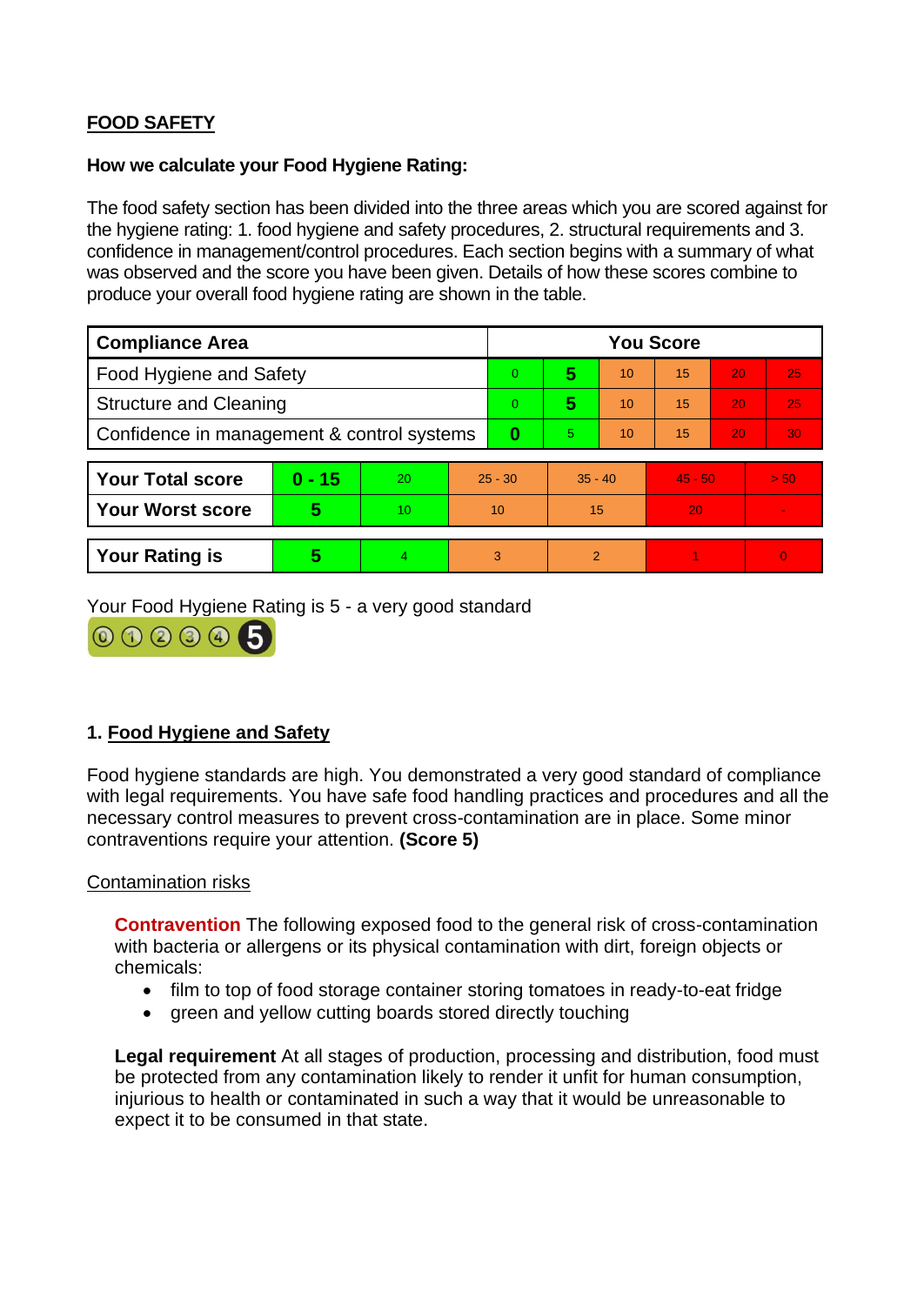## Hand-washing

**Contravention** The following indicated that hand-washing was not suitably managed::

• the wash hand basin was obstructed

### Personal Hygiene

**Observation** I was pleased to see that standards of personal hygiene were high.

#### Temperature Control

**Observation** I was pleased to see you were able to limit bacterial growth and/or survival by applying appropriate temperature controls at points critical to food safety and that you were monitoring temperatures.

**Recommendation** it is a government recommendation that eggs are stored in the fridge

#### **2. Structure and Cleaning**

The structure facilities and standard of cleaning and maintenance are all of a good standard and only minor repairs and/or improvements are required. Pest control and waste disposal provisions are adequate. The minor contraventions require your attention. **(Score 5)**

## Cleaning of Structure

**Contravention** The following structural items were dirty and require more frequent and thorough cleaning:

• floor/wall junctions

**Observation** The kitchen had been well maintained and the standard of cleaning was good.

#### Cleaning of Equipment and Food Contact Surfaces

**Contravention** The following items are dirty and must be cleaned:

• fridge and freezer seals

## Cleaning Chemicals / Materials / Equipment and Methods

**Observation** I was pleased to see that the premises was kept clean and that your cleaning materials, methods and equipment were able to minimise the spread of harmful bacteria between surfaces.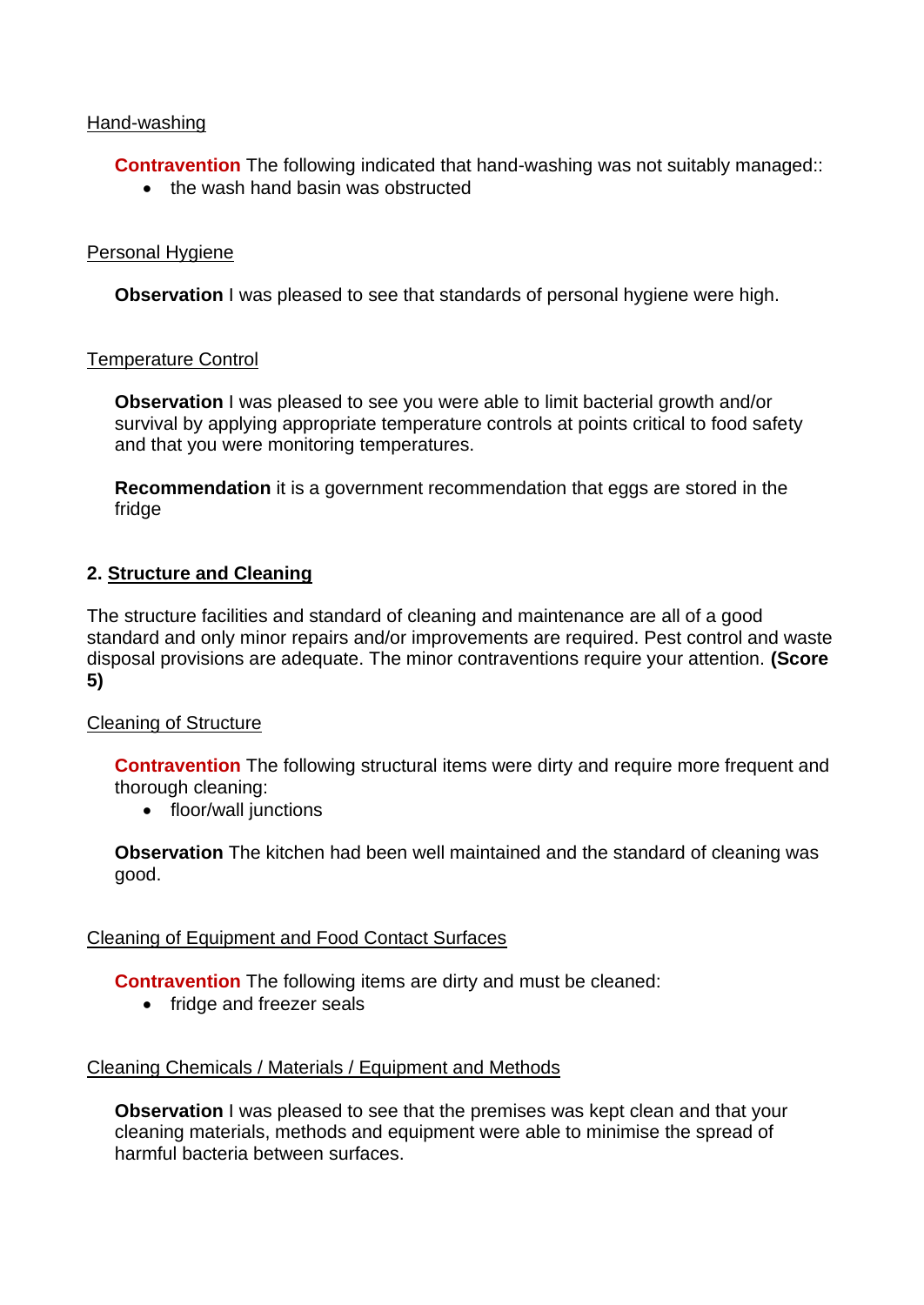#### **Maintenance**

**Contravention** The following had not been suitably maintained and must be repaired or replaced:

• 3 x door fridge in servery was not working you informed me that this had been reported

#### Facilities and Structural provision

**Observation** I was pleased to see the premises had been well maintained and that adequate facilities had been provided.

#### Pest Control

**Observation** I was pleased to see that the premises was proofed against the entry of pests and that pest control procedures were in place.

**Observation** You have a pest control contract in place and there is no evidence of pest activity on the premises.

## **3. Confidence in Management**

A food safety management system is in place and you comply fully with the law. Hazards to food are understood properly controlled managed and reviewed. Your records are appropriate and being maintained. All your staff are suitably supervised and trained. You have a very good track record. **(Score 0)**

Type of Food Safety Management System Required

**Observation** Your SFBB/food safety management system was in place and working well. I was confident you had effective control over hazards to food.

**Observation** You were date labelling perishable foods appropriately and could demonstrate effective control over food spoilage organisms.

**Observation** You had colour-coded equipment and effective separation between raw and ready-to-eat food at all stages in your operation.